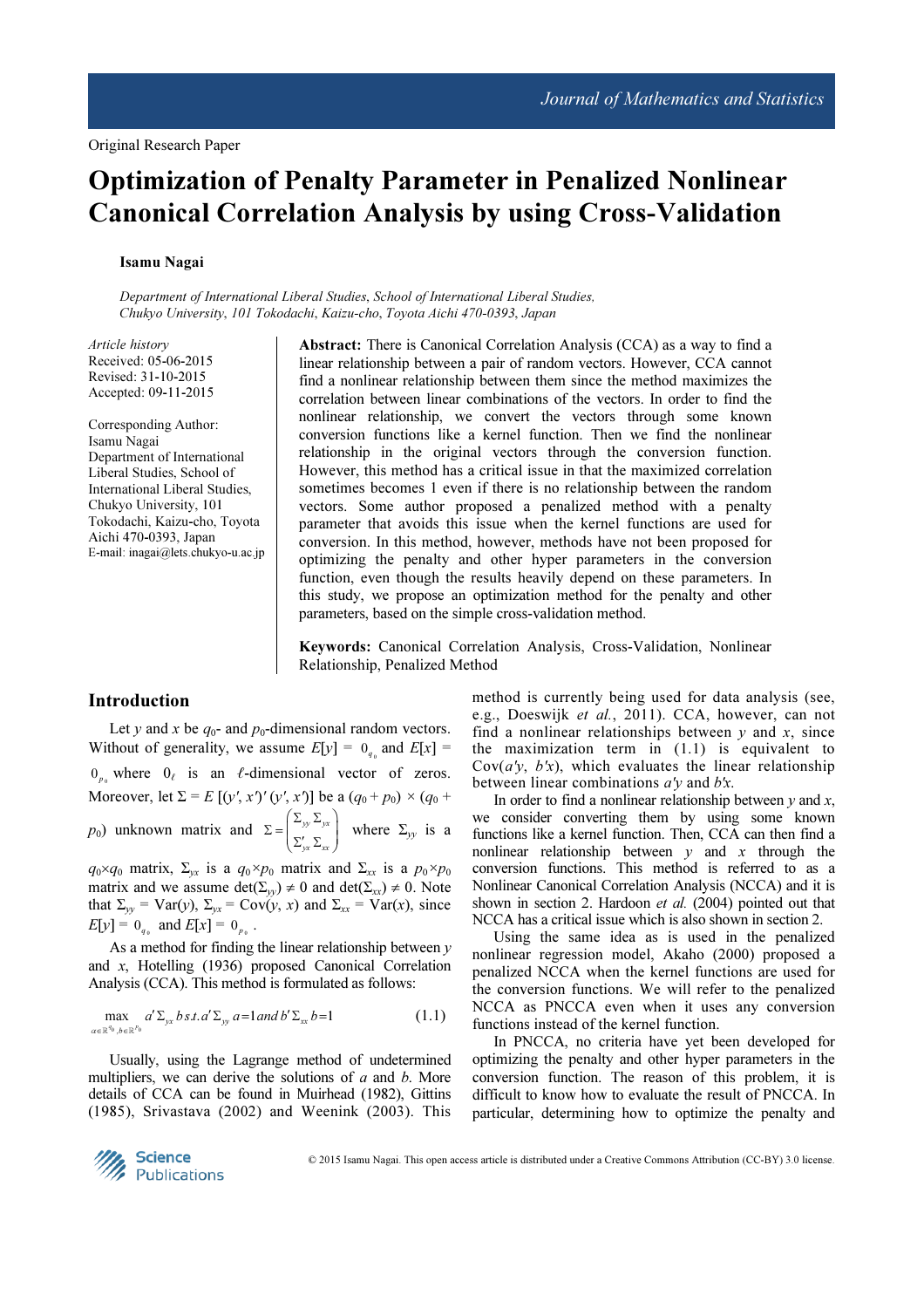other hyper parameters in conversion function is important, since the result of PNCCA heavily depends on these parameters. Hence, in this study, we create a evaluating function for evaluating the estimated value. Based on this function and the ordinary Cross-Validation (CV) method, we propose the simple form of CV method for optimizing these parameters in PNCCA. Details of the proposed function and CV method are presented in section 3.

The remainder of the present paper is organized as follows: In section 2, we present more details of CCA, NCCA and PNCCA. In section 3, we propose the simple CV method for optimizing several parameters in PNCCA. In section 4, we use numerical studies to compare CCA, NCCA and PNCCA based on the optimized parameters. In section 5, we present our conclusions. Using the proposed CV method, we can select the variables in  $y$  and x; we illustrate this method in the Appendix.

# CCA, NCCA and PNCCA

In this section, we illustrate CCA, NCCA and PNCCA. We first illustrate CCA, which is expressed as (1.1). Using the Lagrange method of undetermined multipliers, since  $\det(\Sigma_{xx}) \neq 0$  and  $\det(\Sigma_{yy}) \neq 0$ , CCA is the same as solving the following eigenvalue problem:

$$
\Sigma_{xx}^{-1}\Sigma_{yx}'\Sigma_{yy}^{-1}\Sigma_{yx}\tilde{b} = \tilde{\theta}^2\tilde{b}
$$
\n(2.1)

and  $\tilde{a} = \sum_{y}^{-1} \sum_{y} \tilde{b} / \tilde{\theta}$  where  $\tilde{\theta} = \tilde{a}' \sum_{y} \tilde{b} > 0$ . Hence, solving the eigenvalue problem in (2.1) and using the largest eigenvalue and the corresponding eigenvector, we can solve the maximization problem under several conditions in (1.1). More details of CCA can be found in e.g., Muirhead (1982).

However, CCA can not find a nonlinear relationship between  $y$  and  $x$ . In order to find a nonlinear relationship between them, we convert x as  $w = \varphi(x)$ where  $\varphi(.)$ :  $\mathbb{R}^{p_0} \to \mathbb{R}^{p_1}$  is a known conversion function. Without of generality, we also assume  $E[w] = 0_{p_i}$  and we also assume det  $(\Sigma_{ww}) \neq 0$  where  $\Sigma_{ww} = \text{Var}(w)$ . When we use CCA for  $y$  and  $w$ , we can find the nonlinear relationship between y and x through  $\varphi(\cdot)$ . This is the NCCA. However, Hardoon et al. (2004) pointed out that, even if there is no relationship between  $y$  and  $x$ , the result of NCCA shows there are heavily relationship between them.

In order to avoid this problem, Akaho (2000) proposed PNCCA only when we use the kernel functions as conversion functions. This is the primary method we consider in this study. Since, in our setting, only  $x$  is converted, PNCCA is expressed as follows:

$$
\max_{\alpha \in \mathbb{R}^{q_0}, d \in \mathbb{R}^{p_1}} a' \Sigma_{\mathbf{y}_w} d \, s.t. \, a' \Sigma_{\mathbf{y}_y} a = 1 \, and \, d' \big( \Sigma_{\mathbf{w}_w} + \lambda P \big) d = 1 \qquad (2.2)
$$

where,  $\Sigma_{vw}$  = Cov (y, w),  $\lambda$  is a nonnegative penalty parameter and P is a known  $p_1 \times p_1$  nonnegative definite penalty matrix. Note that  $\lambda d'Pd$  is the penalty term in (2.2) since  $\lambda d'Pd\succeq 0$  for any  $d\in\mathbb{R}^{p_1}$ . Furthermore, we note det  $(\Sigma_{ww} + \lambda P) \geq$  det  $(\Sigma_{ww}) > 0$  since  $\lambda \geq 0$  and P is the nonnegative definite matrix (see, e.g., Lütkepohl (1996) section 4.2.6,  $(11)$ ). The same as for CCA in  $(1.1)$ , in order to solve the maximization problem under various conditions in (2.2), we use the Lagrange method of undetermined multipliers as follows:

$$
L_p(\eta_a,\eta_d,a,d,\lambda|P)=a'\Sigma_{yw}d-\frac{\eta_a}{2}(a'\Sigma_{yw}a-1)-\frac{\eta_d}{2}\Big\{d'(\Sigma_{ww}+\lambda P)d-1\Big\},\,
$$

where,  $\eta_a$  and  $\eta_d$  are undetermined nonnegative constants. Akaho (2000) only showed the above expression without (2.2) when the conversion function is the kernel function. For the fixed  $\lambda$ , solving the simultaneous equations  $\left.\partial_{a=\tilde{d}_{\lambda}}=0_{p_{1}}\right.,\partial L_{P}(\eta_{a},\eta_{d},a,d,\lambda\big|P)\big/\big(\partial\eta_{a}\big)\right|_{\eta_{a}=\tilde{\eta}_{a,\lambda}}=0$  $\left.\partial L_p(\eta_a,\eta_d,a,d,\lambda\,|\,P) /(\partial a)\right|_{a=\tilde a_A}=0_{_{q_0}}, \partial L_p(\eta_a,\eta_d,a,d,\lambda\,|\,P) /(\partial d)$ and  $\partial L_p(\eta_a, \eta_d, a, d, \lambda | P) / (\partial \eta_d) \Big|_{\eta_d = \tilde{\eta}_{d,\lambda}} = 0$  coincides with solving the following eigenvalue problem:

$$
\left(\Sigma_{ww} + \lambda P\right)^{-1} \Sigma'_{yw} \Sigma_{yy} \Sigma_{yw} \tilde{d}_{\lambda} = \tilde{\eta}_{\lambda}^2 \tilde{d}_{\lambda}
$$
 (2.3)

and  $\tilde{a}_{\lambda} = \sum_{y}^{-1} \sum_{y} \tilde{d}_{\lambda} / \tilde{\eta}_{\lambda}$ , where  $\tilde{\eta}_{\lambda} = \tilde{a}'_{\lambda} \sum_{y} \tilde{d}_{\lambda} > 0$  and

 $\tilde{\eta}_{\lambda} = \tilde{\eta}_{a,\lambda} = \tilde{\eta}_{d,\lambda}$ . Hence, when the penalty parameter  $\lambda$  is given, we can solve (2.2) by using the largest eigenvalue and the corresponding eigenvector of the above eigenvalue problem.

However, although it is important, there are no optimization methods for  $\lambda$  and other parameters in the conversion function  $\varphi(\cdot)$ . In the next section, we propose a simple CV method for optimizing  $\lambda$  and some of the parameters in the known conversion function  $\varphi(\cdot)$ .

## Proposed Method

In this section, we propose a simple CV method for optimizing the penalty and other hyper parameters in the conversion function  $\varphi(\cdot)$  which are used in PNCCA. In order to propose CV method, we consider evaluating function for the results of PNCCA.

Firstly, since  $\Sigma_{ww}$ ,  $\Sigma_{vw}$  and  $\Sigma_{vv}$  are unknown matrices, we use their unbiased estimators to estimate  $\tilde{\eta}_i$ ,  $\tilde{a}_j$ , and  $\tilde{d}_\lambda$ . Let S be the ordinary unbiased estimators for  $\Sigma$ based on the sample  $\{y_i, x_i\}_{i=1,\dots,n}$  and  $w_i = \varphi(x_i)$ . Then we divide S as  $\int_{y}^{y} y^{y} y^{y}$ yw ww S S  $\begin{pmatrix} S_{\scriptscriptstyle\mathcal{Y}\scriptscriptstyle\mathcal{Y}} \, S_{\scriptscriptstyle\mathcal{Y}\scriptscriptstyle\mathcal{W}} \[.5pt] S_{\scriptscriptstyle\mathcal{Y}\scriptscriptstyle\mathcal{W}}' \, S_{\scriptscriptstyle\mathcal{W}\scriptscriptstyle\mathcal{W}} \end{pmatrix}$ where  $S_{yy}$  is a  $q_0 \times q_0$  matrix,

 $S_{vw}$  is a  $q_0 \times p_1$  matrix and  $S_{ww}$  is a  $p_1 \times p_1$  matrix. In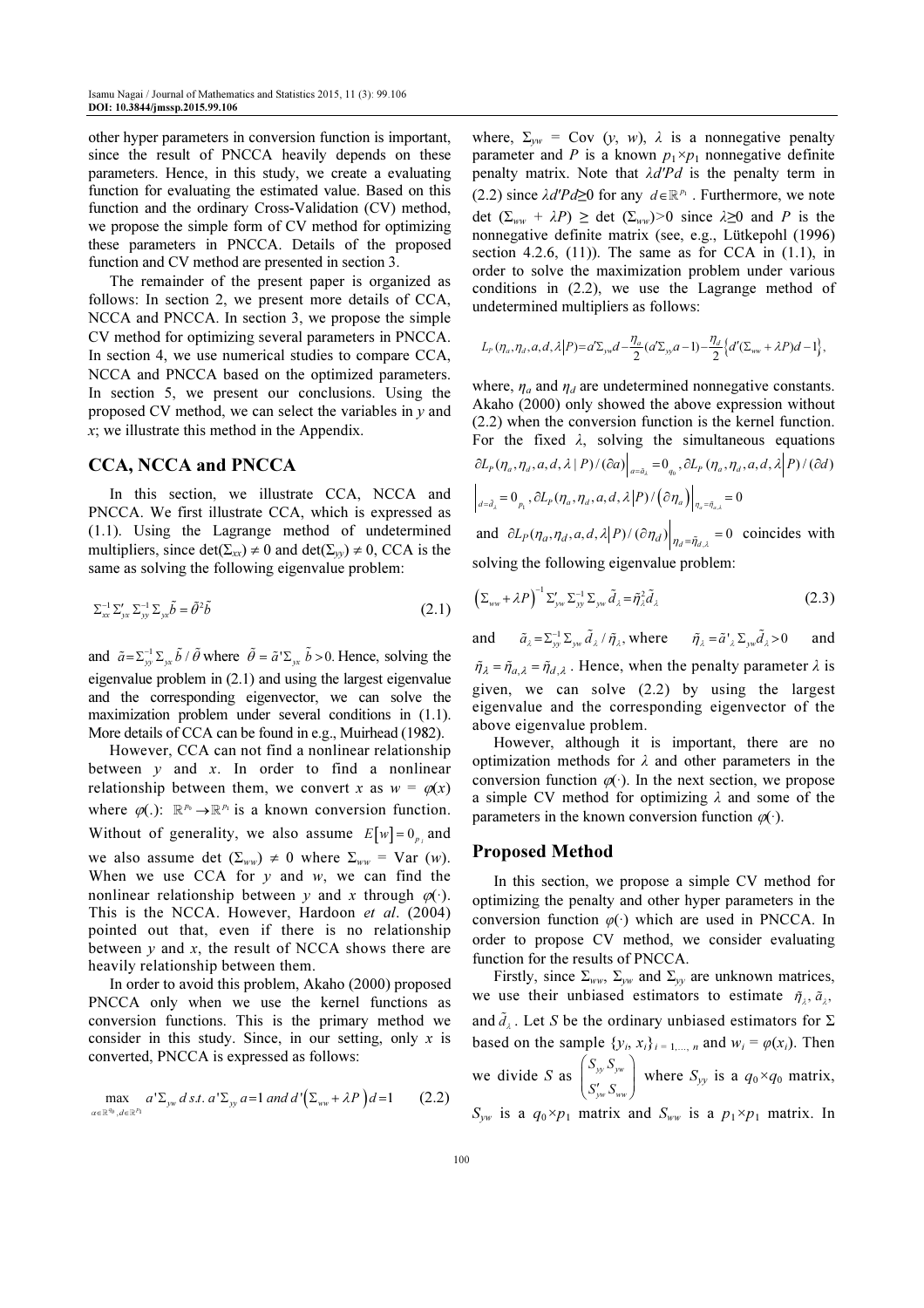order to estimate  $\tilde{\eta}_\lambda, \tilde{a}_\lambda$  and  $\tilde{d}_\lambda$ , we use  $S_{yy}$ ,  $S_{yw}$  and  $S_{ww}$ instead of using  $\Sigma_{yy}$ ,  $\Sigma_{yy}$  and  $\Sigma_{ww}$  in (2.3), respectively. Let  $\hat{\eta}_\lambda$  (> 0),  $\hat{a}_\lambda$  and  $\hat{d}_\lambda$  be the estimators for  $\tilde{\eta}_\lambda$ ,  $\tilde{a}_\lambda$ and  $\tilde{d}_\lambda$ , respectively. Then,  $\hat{\eta}^2_\lambda$  and  $\hat{d}_\lambda$  are derived as the largest eigenvalue and the corresponding eigenvector of  $(S_{ww} + \lambda P)^{-1} S'_{yw} S_{yy}^{-1} S_{yw}$  and  $\hat{a}_{\lambda} = S_{yy}^{-1} S_{yw} \hat{d}_{\lambda} / \hat{\eta}_{\lambda}$  from (2.3).

We consider creating an objective function in order to evaluate  $\tilde{a}_{\lambda}$  and  $\tilde{d}_{\lambda}$  for optimizing several parameters in PNCCA that are the penalty parameter and the other parameter in the conversion function. Since the purpose of PNCCA is maximizing  $a'\Sigma_{vw}d$  under several conditions, we consider the following evaluation function:

$$
R^* = E\left[\hat{a}'_{\lambda} \Sigma_{\mu\nu} \hat{d}_{\lambda}\right]
$$
 (3.1)

Maximizing the above function, we can optimize the parameters in PNCCA. Here, we note that  $\hat{a}_\lambda$  and  $\hat{d}_\lambda$  are derived from  $\{y_i, x_i\}_{i=1,\dots,n}$ . However,  $\Sigma_{yw}$  is an unknown covariance matrix. We therefore consider using an estimator for  $\Sigma_{yw}$  that does not depend on  $\{y_i, x_i\}_{i=1,\dots,n}$  in order to estimate  $R^*$  in (3.1) since we use  $\{y_i, x_i\}_{i=1,\dots,n}$  for deriving  $\hat{a}_{\lambda}$  and  $\hat{d}_{\lambda}$ .

Then, let  $y^*$  and  $x^*$  be new variables that are obtained independently from  $\{y_i, x_i\}_{i=1,\dots,n}$  and let  $S^*$  be the variance and covariance matrix between  $y^*$  and  $w^* = \varphi(x^*)$ . Then, letting  $S_{y*y*}$  be the first  $q_0 \times p_1$  matrix in  $S^*$ , we can regard S<sub>y\*w</sub>∗ as an estimator for  $\Sigma$ <sub>yw</sub>. Based on S<sub>y\*w</sub><sup>\*</sup>, the evaluation function  $R^*$  in (3.1) is estimated by using the average of the following value:

$$
\hat{R}^* = \hat{a}'_{\lambda} S_{y^*w^*} \hat{d}_{\lambda} \tag{3.2}
$$

Nevertheless, this evaluation function  $\hat{R}^*$  in (3.2) also can not be used directly for optimizing the parameters in PNCCA since  $y^*$  and  $w^*$  are not obtained. We thus use the simple CV method to optimize the penalty parameter and other hyper parameter in the conversion function that are in PNCCA. As similar as the ordinary CV method for some regression model, we divide  $\{y_i, x_i\}_{i=1,\dots,n}$  into two subsets. One of them is used for estimation, and other one is used for evaluating the estimated value.

Let  $V = (v_1... v_n)'$  be  $n \times (q_0+p_1)$  matrix, where  $v_i =$  $(y'_i, w'_i)$ ,  $(i = 1,...,n)$ . The essence of the propose method is to obtain a matrix that is an alternative to  $S_{y * w *}$ . The alternative matrix to it can not be derived from using only one sample.

We now use  $v_i$  and  $v_j$ ,  $(i \neq j)$  to derive an alternative matrix to  $S_{v^*w^*}$ , which can be defined as:

$$
\hat{S}_{[i,j]} = \frac{(y_i - y_j)(w_j - w_i)}{4}, (i = 1, ..., n; j = 1, ..., i \neq j)
$$

since  $(y_i + y_j)/2$  and  $(w_i + w_j)/2$  are the sample means based on  $v_i$  and  $v_j$ ,  $(i \neq j)$  and the sample covariance matrix between  $y_i$  and  $w_j$  is derived as  $(y_i - (y_i + y_j)/2)(w_j)$  $- (w_i + w_j)/2)'$ . Note that  $\hat{S}_{[i,j]} = \hat{S}_{[j,i]}$  for any i and j, i= *j*. Let  $V^{[-i,-j]}$ ,  $(i = 1, ..., n; j = 1, ..., n; i \neq j)$  be obtained by deleting  $v'_i$  and  $v'_j$ ,  $(i \neq j)$  from *V*. Furthermore, let  $S_{ww}^{[-i-j]}$ ,  $S_{yw}^{[-i-j]}$  and  $S_{yy}^{[-i-j]}$  be derived by using  $V^{[-i,-j]}$  and be based on the ordinary estimation method for covariance matrices. Then, if  $\lambda$  is fixed,  $\hat{d}_{\lambda}^{[-\lambda-\lambda]}$  is derived as the eigenvector that corresponds to the largest eigenvalue of  $(S_{ww}^{[-i-j]} + \lambda P)^{-1} S_{yw}^{[-i-j]} (S_{yy}^{[-i-j]})^{-1} S_{yw}^{[-i-j]}$ . Using  $\hat{d}_{\lambda}^{[-i,-j]}$  and the largest eigenvalue  $(\hat{\theta}_{\lambda}^{[-i,-j]})^2$ ,  $\hat{d}_{\lambda}^{[-i,-j]}$  is obtained as  $\hat{a}_{\lambda}^{[-i,-j]} = \left( S_{yy}^{[-i-j]} \right)^{-1} S_{yy}^{[-i-j]} \hat{a}_{\lambda}^{[-i,-j]} / \hat{\theta}_{\lambda}^{[-i,-j]}$ , where  $\hat{\theta}_{\lambda}^{[-i,-j]} > 0$ . Note that  $\hat{a}_{\lambda}^{[-i,-j]}$  and  $\hat{d}_{\lambda}^{[-i,-j]}$  are derived from  $V^{[-i,-j]}$  and  $\hat{S}_{[i,j]}$  is derived from  $v_i$  and  $v_j$ ,  $(i \neq j)$ , which are not used for deriving  $\hat{a}_{\lambda}^{[-i,-j]}$  and  $\hat{d}_{\lambda}^{[-i,-j]}$ . Thus, we can evaluate  $\hat{a}_{\lambda}^{[-i,-j]}$  and  $\hat{a}_{\lambda}^{[-i,-j]}$  based on  $\hat{S}_{[i,j]}$ . In order to optimize the penalty parameter  $\lambda$  and the other hyper parameters in the conversion function, we use  $T = \sum_{i \neq j} |c_{ij}|$  where:

$$
c_{ij} = \hat{a}_{\lambda}^{[-i,-j]} \hat{S}_{[i,j]} \hat{d}_{\lambda}^{[-i,-j]}, (i=1,...,n; j=1,...,n; i \neq j)
$$
 (3.3)

Thus, for example, the penalty parameter  $\lambda$  and hyper parameter  $\zeta$  in PNCCA and the conversion function can be optimized as  $\hat{\lambda} = \arg \max_{\lambda \geq 0, \zeta} T$ .

When we use more number of rows of  $V$  for making the alternative matrix for  $S_{\nu * \nu *}$ , we can extend this simple CV method to subset CV method. However, we only focus on the simple CV method in order to save the space of paper.

## Numerical Study

In this section, we compare CCA, NCCA and PNCCA optimized with the proposed CV method through numerical study. Note that NCCA can be defined by the same form as PNCCA in (2.2) when we fix  $\lambda = 0$ . Let  $\Delta_r(\rho)$  be an r×r matrix whose  $(i, j)$ th element is derived as  $\rho^{|i-j|}$  The  $n \times p_0$  matrix X is generated from  $X = U \Delta_{p_0}(\rho_x)$  $X = U \Delta_{p_{\alpha}} (\rho_x)^{1/2}$ , where U is an  $n \times p_0$ matrix whose elements were generated independently from the standard normal distribution. Then,  $Y = (y_1, \ldots, y_n)$  $y_n$ ' are derived as follows: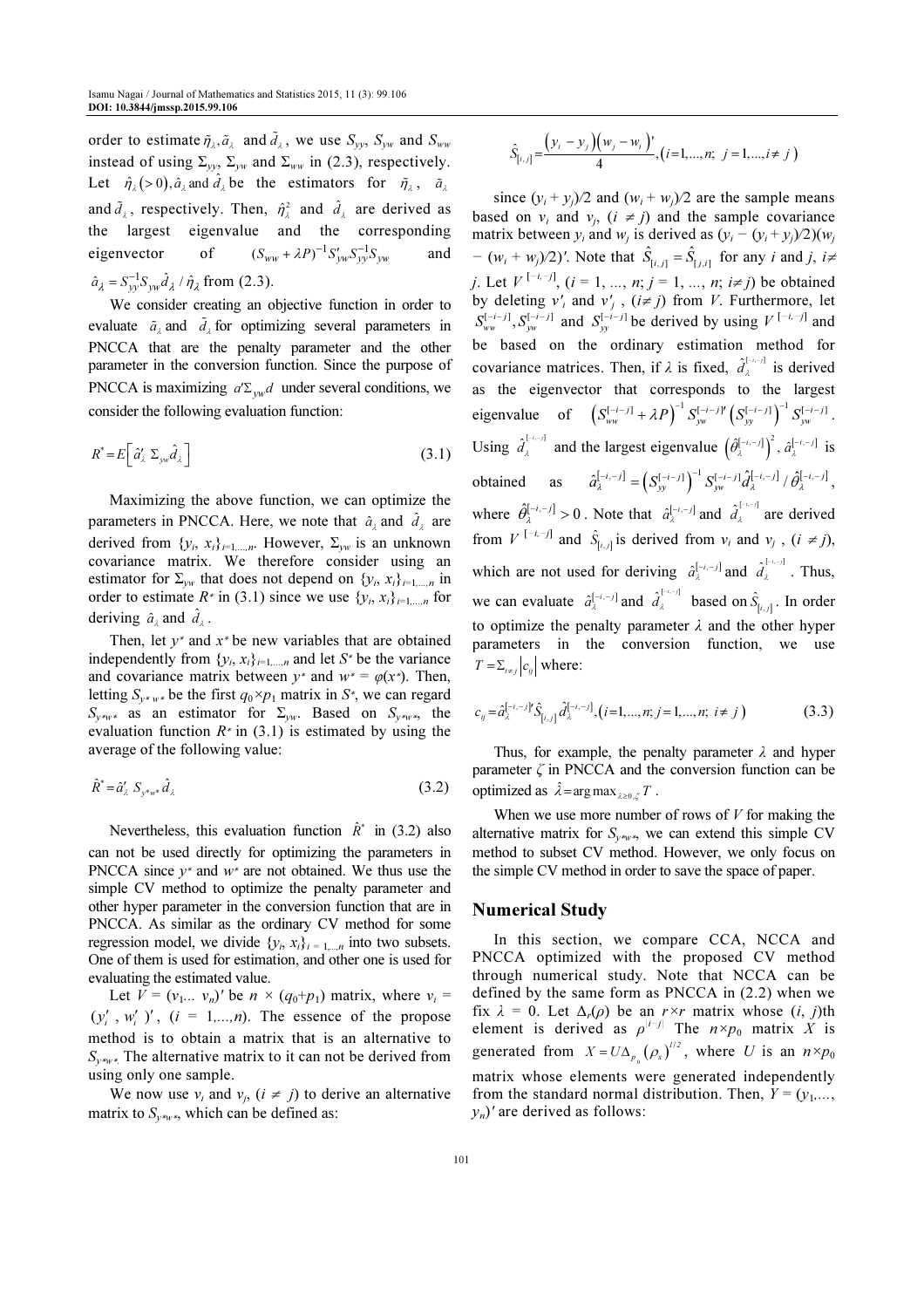$$
(A) \quad y_i = \delta x'_i \quad x_i \, 1_{qo} + \varepsilon_{i,qo},
$$
\n
$$
(B) \quad y_i = \delta \begin{pmatrix} x'_i & x_i / \max\left(x_{ij}^2\right) \\ \sin\left(2x'_i x_i\right) \\ \cos\left(2x'_i x_i\right) \end{pmatrix} + \varepsilon_{i,3},
$$
\n
$$
(C) \quad y_i = \delta \begin{pmatrix} x'_i & x_i / \max\left(x_{ij}^2\right) \\ \sin\left(2x'_i x_i\right) \\ \cos\left(2x'_i x_i\right) \\ \cos\left(2x'_i x_i\right) \\ \exp\left(-x'_i x_i / 4\right) \end{pmatrix} + \varepsilon_{i,4},
$$

where,  $x_i = (x_{i1}, ..., x_{i p_0})'$  is the *i*th row of the standardized X,  $1<sub>r</sub>$  is a *r*-dimensional vector all of whose elements are 1 and  $\varepsilon_{ir}$  is generated independently from  $N_r(0, \Delta_r(0.5))$  which is a r-dimensional multivariate normal distribution with mean  $0_r$  and covariance matrix  $\Delta_r(0.5)$ . Here,  $\delta$  controls the scale of the nonlinear relationship part.

Since NCCA and PNCCA need the converted values that are expressed as  $w_i = (w_{i1}, ..., w_{ip_0})' = \varphi(x_i), (i = 1, ..., n)$ , we set  $w_{ij} = \exp\{-x_{ij}^2 / (2h)\}\$  and  $W = (w_1, ..., w_n)$  Then, W is standardized. We choose  $h$  by comparing the maximized correlation for each value {0.05, 0.1, 0.5, 1, 2, 5} in each repetition. In PNCCA, c P is set to  $P = K'K$ , where  $K = (k_1, ..., k_{p_0-2})'$  is a  $(p_0-2) \times p_0$  matrix and  $k_j = (0'_{j-1}, 1, -2, 1, 0'_{p_0-j-2})$ ,  $(j = 1, ..., p_0-2)$ . (More details of K can be found in Green and Silverman (1994).) Since the 'arg max' operator is equivalent to the 'arg min' operator with the

reversed sign, we select  $\lambda$  by using 'fminbnd' function in Matlab which is 'fminsearch' in Matlab with a specified region and we restrict the region to 1 to exp(20) in order to shorten the computation time. Furthermore, in order to reduce computational tasks, we calculate  $c_{ij}$  in (3.3) for  $i =$  $1,...n-1$  and  $j = i+1$ .

In order to derive  $R^*$  in (3.1), since we need  $\Sigma_{y^*y^*}$ ,  $\Sigma_{y^*x^*}$  $\Sigma_{x^*x^*}$ ,  $\Sigma_{y^*w^*}$  and  $\Sigma_{w^*w^*}$ , we set  $n = 10$ , 000 and generate X for each  $p_0$  and  $p_x$  and standardize them. Then, from each transformation function  $(A)$ ,  $(B)$  and  $(C)$  and each parameter  $\delta$  and  $q_0$ , we obtain Y, which we also standardized.

Note that  $q_0 = 3$  when the transformation function is in (B) and  $q_0 = 4$  when the transformation function is in (C). In CCA,  $\Sigma_{y*y*}$ ,  $\Sigma_{y*x*}$  and  $\Sigma_{x*x*}$  can be derived as the sample variance matrix of the standardized Y, the sample covariance matrix of the standardized  $Y$  and  $X$  and the sample variance matrix of the standardized  $X$ , respectively. In NCCA and PNCCA, we convert  $X$  as above for each h and standardize the converted values. The results of conversion is derived as W. Then,  $\Sigma_{v^*w^*}$  and  $\Sigma_{w^*w^*}$  can be derived as the sample covariance matrix of standardized  $Y$  and  $W$  and the sample variance matrix of the standardized  $W$ , respectively. Using these matrices, we evaluated the results of each method.

In order to evaluate these methods, we fixed  $X$  and generated Y for 1, 000 repetitions. We used the standardized  $X$ ,  $Y$  and  $W$  in each repetition. For each repetition with CCA, we obtain  $S_{yx}$ ,  $S_{yy}$  and  $S_{xx}$ . On the other hand, for each repetition with NCCA and PNCCA, we obtain  $S_{yw}$ ,  $S_{yy}$  and  $S_{ww}$ 

For each repetition with CCA in (1.1), we calculated the maximized correlation under certain conditions by using  $S_{yx}$ ,  $S_{yy}$  and  $S_{xx}$  instead of  $\Sigma_{yx}$ ,  $\Sigma_{yy}$  and  $\Sigma_{xx}$ , respectively. We denote the maximized correlation as  $\hat{\theta}^2$ , the eigenvector that corresponds to the largest eigenvalue of  $S_{xx}^{-1}S'_{yx}S_{yy}^{-1}S_{yx}$ , as  $\hat{b}_c$  and then  $\hat{a}_c = S_{yy}^{-1} S_{yx} \hat{b}_c / \hat{\theta}$  is derived where  $\hat{\theta} > 0$ . For each repetition with NCCA which can be defined as (2.2) with  $\lambda = 0$ , we calculated the maximized correlation under certain conditions and the optimized  $h$ , for which we used  $S_{yw}$ ,  $S_{yy}$  and  $S_{ww}$  instead of  $\Sigma_{yw}$ ,  $\Sigma_{yy}$  and  $\Sigma_{ww}$ , respectively. We denote the maximized correlation as  $\hat{\eta}_0^2$ , the eigenvector that corresponds to the largest eigenvalue of  $S_{ww}^{-1} S_{yw}^{\prime} S_{yy}^{-1} S_{yw}$  as  $\hat{d}_N$  and then  $\hat{a}_N = S_{yy}^{-1} S_{yw} \hat{d}_N / \hat{\eta}_0$  is derived where  $\hat{\eta}_{0} > 0$ . For each repetition with PNCCA in (2.2), we calculated the maximized correlation under certain conditions by using the optimized  $\lambda$  and optimized h and we used  $S_{\gamma w}$ ,  $S_{\gamma y}$  and  $S_{w w}$  instead of  $\Sigma_{\gamma w}$ ,  $\Sigma_{\gamma y}$  and  $\Sigma_{w w}$ , respectively. We denote the maximized correlation as  $\hat{\eta}^2_{\hat{i}}$  and the eigenvector that corresponds to the largest eigenvalue of  $(S_{WW} + \hat{\lambda}P)^{-1} S'_{yw} S_{yy}^{-1} S_{yw}$  as  $\hat{d}_p$ , where  $\hat{\lambda}$  is the optimized penalty parameter based on the proposed CV method and then  $\hat{a}_p = S_{yy}^{-1} S_{yy} \hat{d}_p / \hat{\eta}_{\hat{\lambda}}$  is derived where  $\hat{\eta}_{\hat{\lambda}} > 0$ 

Note that we considered the evaluating function in  $(3.1)$  in order to optimize  $\lambda$  based on the predictive values. Thus we also compared these methods by using the average values of  $\hat{a}'_c \Sigma_{y^*x^*} \hat{b}_c, \hat{a}'_N \Sigma_{y^*y^*} \hat{d}_N$ , and  $\hat{a}'_p \Sigma_{y^*y^*} \hat{d}_p$ and then we denoted the average value of each value as  $R_c^*$ ,  $R_N^*$  and  $R_p^*$  in Table 1-5. The reason of using  $R_N^*$  and  $R_P^*$  is that the purposes of the corresponding method are finding the nonlinear relationship. In Table 1 to 5, the bold and italic faces mean the biggest and second biggest values, respectively, in each situation.

First, we consider the results when using pattern (A), which are presented in Table 1-3. When  $\rho_x$  becomes large, the result values of CCA become small, the results of PNCCA become large and the result values of NCCA also become large except when  $(n, p_0) = (30, 5)$  and  $(n,$  $p_0$ ) = (30, 8).

The result values of each method become large in almost all cases when  $\delta$  becomes large except when  $(n, \theta)$  $p_0$ ) = (100, 3). In this pattern, we can change  $q_0$ . Thus, next, we consider the result values when  $q_0$  changes. When  $q_0$  changes from 3 to 8, the result values of NCCA become large in almost cases. When  $q_0$  becomes large, the result values of PNCCA become large in almost situations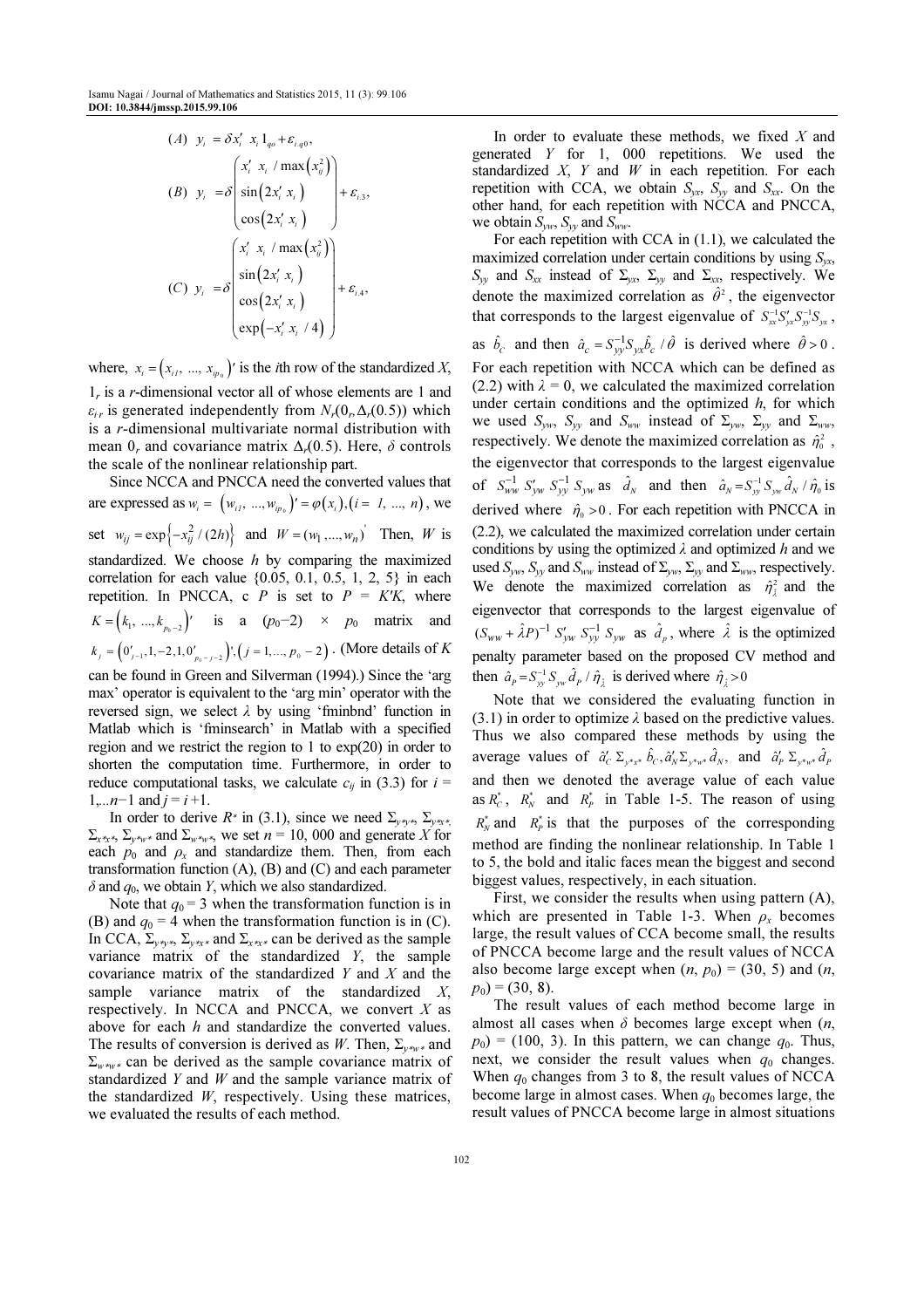in  $(n, p_0, \delta) = (30, 3, 1), (n, p_0, \delta) = (50, 3, 1)$  and  $(n, p_0, \delta)$  $= (100, 3, 1)$  and that of PNCCA become small in almost situations in  $(n, p_0, \delta) = (30, 3, 3), (n, p_0) = (30, 5)$  and  $(n,$  $p_0$ ) = (30, 8). Next, we consider the results when  $p_0$ becomes large. In  $n = 50$  and  $n = 100$ , the result values of NCCA and PNCCA become large when  $p_0$  becomes large. The result values of PNCCA also become large when  $n = 30$  and  $p_0$  becomes large. In this connection, we focus on the results when  $n$  becomes large.

When  $n$  changes from 30 to 50, the result values of CCA almost all become small in  $(p_0, q_0) = (3, 5)$  and  $(p_0,$  $q_0$ ) = (3, 8), the result values of NCCA become large and the result values of PNCCA become large when  $p_0 = 3$ and  $p_0 = 5$ . When  $(p_0, q_0) = (8, 5)$  and  $(p_0, q_0) = (8, 8)$  and n changes from 30 to 50, the result values of PNCCA almost all become small. The result values of NCCA also become small when  $n$  changes from 30 to 50 in almost all situations when  $(p_0, \rho_x) = (8, 0.8)$ .

Table 1. Average values of  $R_C^*$  (CCA),  $R_N^*$  (NCCA) and  $R_P^*$  (PNCCA) for  $n = 30$  and (A)

|       |          |            | $p_0 = 3$ |         |         | $p_0 = 5$ |         |         | $p_0 = 8$ |         |         |  |
|-------|----------|------------|-----------|---------|---------|-----------|---------|---------|-----------|---------|---------|--|
| $q_0$ | $\delta$ | $\rho_{x}$ | $R_C^*$   | $R_N^*$ | $R_P^*$ | $R_C^*$   | $R_N^*$ | $R_P^*$ | $R_C^*$   | $R_N^*$ | $R_P^*$ |  |
| 3     |          | 0.5        | 0.0055    | 1.0848  | 1.0888  | 0.0028    | 1.0723  | 1.2443  | 0.0070    | 1.4206  | 1.6244  |  |
|       |          | 0.8        | 0.0029    | 1.6265  | 1.6713  | 0.0017    | 1.6642  | 2.4493  | 0.0020    | 1.5904  | 3.5193  |  |
|       |          | 0.95       | 0.0021    | 2.3404  | 2.2292  | 0.0007    | 0.8485  | 3.6166  | 0.0010    | 0.5696  | 5.8488  |  |
|       | 3        | 0.5        | 0.0156    | 1.1349  | 1.1383  | 0.0033    | 1.0898  | 1.2380  | 0.0063    | 1.4944  | 1.6558  |  |
|       |          | 0.8        | 0.0019    | 1.6746  | 1.6993  | 0.0027    | 1.6857  | 2.4588  | 0.0032    | 1.6175  | 3.5545  |  |
|       |          | 0.95       | 0.0012    | 2.4598  | 2.2841  | 0.0014    | 0.8380  | 3.6303  | 0.0006    | 0.5747  | 5.9185  |  |
| 5     |          | 0.5        | 0.0101    | 1.0912  | 1.0904  | 0.0040    | 1.0728  | 1.2353  | 0.0048    | 1.4135  | 1.6298  |  |
|       |          | 0.8        | 0.0027    | 1.6389  | 1.6753  | 0.0026    | 1.6435  | 2.4555  | 0.0024    | 1.5689  | 3.4765  |  |
|       |          | 0.95       | 0.0013    | 2.3832  | 2.2656  | 0.0009    | 0.8670  | 3.5930  | 0.0006    | 0.5830  | 5.7756  |  |
|       | 3        | 0.5        | 0.0075    | 1.1186  | 1.1206  | 0.0041    | 1.0938  | 1.2437  | 0.0049    | 1.4588  | 1.6316  |  |
|       |          | 0.8        | 0.0052    | 1.6788  | 1.7040  | 0.0024    | 1.6680  | 2.4355  | 0.0022    | 1.6021  | 3.5511  |  |
|       |          | 0.95       | 0.0010    | 2.4589  | 2.3020  | 0.0007    | 0.8388  | 3.5998  | 0.0009    | 0.5777  | 5.8660  |  |
| 81    |          | 0.5        | 0.0068    | 1.0992  | 1.0367  | 0.0051    | 1.0519  | 1.2061  | 0.0052    | 1.3710  | 1.5844  |  |
|       |          | 0.8        | 0.0055    | 1.6640  | 1.6981  | 0.0032    | 1.6006  | 2.4153  | 0.0032    | 1.5513  | 3.4621  |  |
|       |          | 0.95       | 0.0017    | 2.3961  | 2.2814  | 0.0008    | 0.8437  | 3.5642  | 0.0007    | 0.5925  | 5.6960  |  |
|       | 3        | 0.5        | 0.0065    | 1.1145  | 1.0829  | 0.0045    | 1.0623  | 1.2186  | 0.0052    | 1.3998  | 1.5976  |  |
|       |          | 0.8        | 0.0037    | 1.6753  | 1.6990  | 0.0024    | 1.6347  | 2.4313  | 0.0024    | 1.5424  | 3.4618  |  |
|       |          | 0.95       | 0.0020    | 2.4499  | 2.2716  | 0.0008    | 0.8474  | 3.5708  | 0.0005    | 0.5795  | 5.7208  |  |

Table 2. Average values of  $R_C^*$  (CCA),  $R_N^*$  (NCCA) and  $R_P^*$  (PNCCA) for n = 50 and (A)

|       |          |          | $p_0 = 3$ |         |         | $p_0 = 5$ |         |         | $p_0 = 8$ |         |               |
|-------|----------|----------|-----------|---------|---------|-----------|---------|---------|-----------|---------|---------------|
| $q_0$ | $\delta$ | $\rho_x$ | $R_C^*$   | $R_N^*$ | $R_P^*$ | $R_C^*$   | $R_N^r$ | $R_P^r$ | $R_C^*$   | $R_N^*$ | $\tilde{R_P}$ |
| 3     |          | 0.5      | 0.0046    | 1.1368  | 1.1325  | 0.0055    | 1.3697  | 1.3605  | 0.0042    | 1.5363  | 1.5706        |
|       |          | 0.8      | 0.0028    | 1.8384  | 1.8374  | 0.0020    | 2.6066  | 2.6390  | 0.0025    | 3.4349  | 3.5174        |
|       |          | 0.95     | 0.0025    | 2.4768  | 2.4821  | 0.0007    | 3.5793  | 4.0919  | 0.0006    | 5.1110  | 6.2173        |
|       | 3        | 0.5      | 0.0070    | 1.1820  | 1.1759  | 0.0037    | 1.3715  | 1.3574  | 0.0061    | 1.5809  | 1.6030        |
|       |          | 0.8      | 0.0042    | 1.8803  | 1.8716  | 0.0038    | 2.6648  | 2.6590  | 0.0019    | 3.5191  | 3.5492        |
|       |          | 0.95     | 0.0011    | 2.5765  | 2.5221  | 0.0007    | 3.7883  | 4.1181  | 0.0004    | 5.4452  | 6.2972        |
| 5     | 1        | 0.5      | 0.0069    | 1.1455  | 1.1404  | 0.0055    | 1.3621  | 1.3533  | 0.0045    | 1.5577  | 1.5855        |
|       |          | 0.8      | 0.0032    | 1.8480  | 1.8430  | 0.0025    | 2.6401  | 2.6667  | 0.0021    | 3.4211  | 3.4885        |
|       |          | 0.95     | 0.0013    | 2.5102  | 2.5123  | 0.0009    | 3.5909  | 4.1073  | 0.0005    | 5.1608  | 6.2080        |
|       | 3        | 0.5      | 0.0074    | 1.1671  | 1.1607  | 0.0047    | 1.3896  | 1.3751  | 0.0053    | 1.5632  | 1.5857        |
|       |          | 0.8      | 0.0041    | 1.8859  | 1.8769  | 0.0032    | 2.6548  | 2.6521  | 0.0019    | 3.5276  | 3.5593        |
|       |          | 0.95     | 0.0013    | 2.5805  | 2.5345  | 0.0007    | 3.7451  | 4.1177  | 0.0006    | 5.4121  | 6.2852        |
| 8     |          | 0.5      | 0.0060    | 1.1588  | 1.1532  | 0.0076    | 1.3608  | 1.3512  | 0.0051    | 1.5440  | 1.5711        |
|       |          | 0.8      | 0.0043    | 1.8764  | 1.8695  | 0.0028    | 2.6122  | 2.6418  | 0.0024    | 3.4513  | 3.5162        |
|       |          | 0.95     | 0.0016    | 2.5381  | 2.5289  | 0.0008    | 3.563   | 4.0960  | 0.0006    | 5.1504  | 6.2035        |
|       | 3        | 0.5      | 0.0063    | 1.1669  | 1.1596  | 0.0057    | 1.3798  | 1.3646  | 0.0052    | 1.5522  | 1.5769        |
|       |          | 0.8      | 0.0039    | 1.8831  | 1.8726  | 0.0028    | 2.6527  | 2.6566  | 0.0023    | 3.4788  | 3.5145        |
|       |          | 0.95     | 0.0018    | 2.5776  | 2.5306  | 0.0008    | 3.7039  | 4.1246  | 0.0005    | 5.3411  | 6.2406        |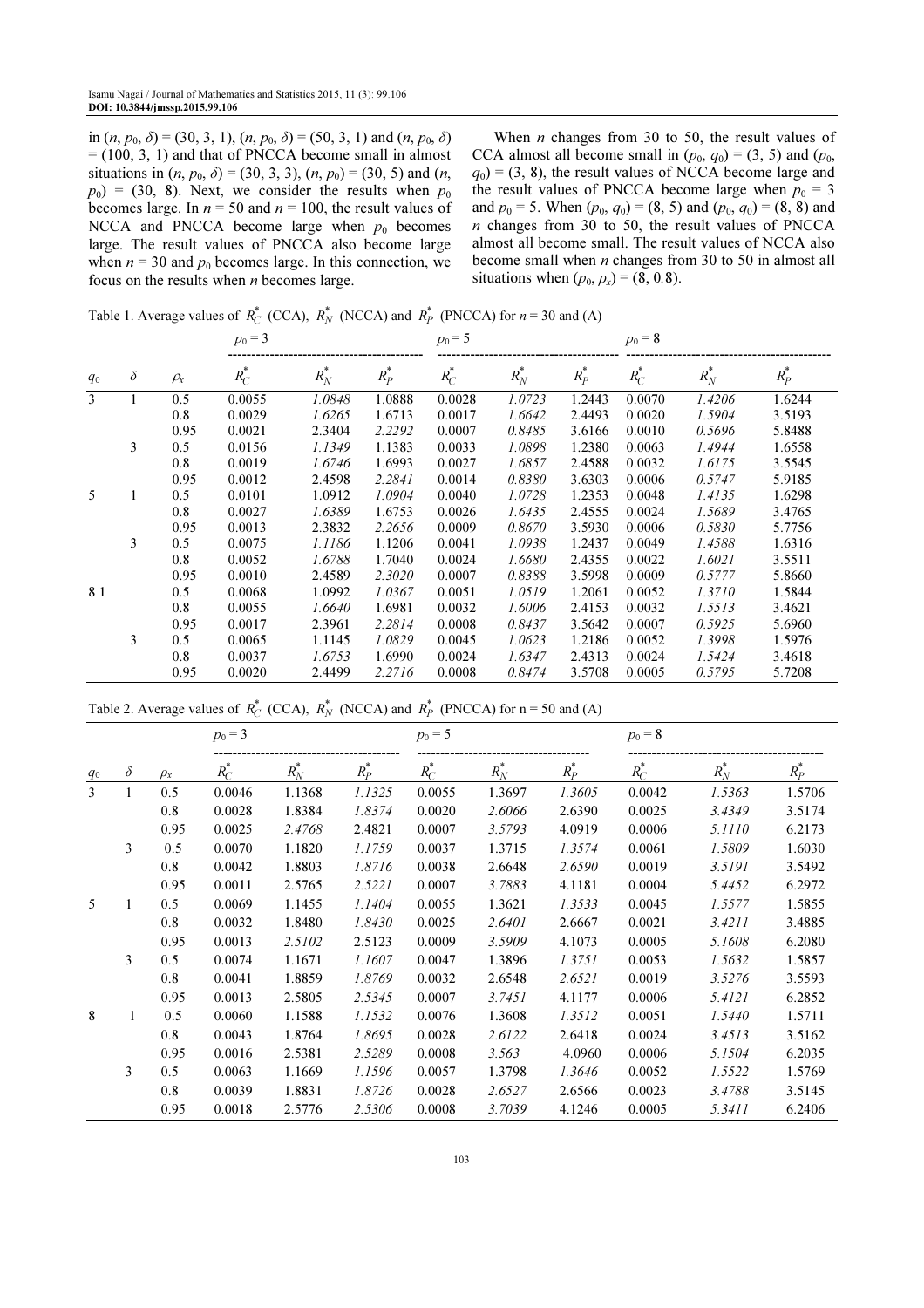|       |          |          | $p_0 = 3$ |         |         | $p_0 = 5$ |         |         | $p_0 = 8$ |         |         |  |
|-------|----------|----------|-----------|---------|---------|-----------|---------|---------|-----------|---------|---------|--|
| $q_0$ | $\delta$ | $\rho_x$ | $R_C^*$   | $R_N^*$ | $R_P^*$ | $R_C^*$   | $R_N^*$ | $R_P^*$ | $R_C^*$   | $R_N^*$ | $R_P^*$ |  |
| 3     |          | 0.5      | 0.0055    | 1.2018  | .2057   | 0.0032    | 1.5306  | 1.5352  | 0.0041    | 1.5487  | 1.5695  |  |
|       |          | 0.8      | 0.0029    | 1.9092  | 1.9138  | 0.0021    | 2.8659  | 2.8950  | 0.0023    | 3.2276  | 3.2883  |  |
|       |          | 0.95     | 0.0021    | 2.5552  | 2.539   | 60.0007   | 3.9258  | 4.2784  | 0.0007    | 5.5941  | 6.0614  |  |
|       | 3        | 0.5      | 0.0067    | 1.2531  | 1.2561  | 0.0043    | 1.5357  | 1.5381  | 0.0065    | 1.5865  | 1.6023  |  |
|       |          | 0.8      | 0.0045    | 1.9513  | 1.9497  | 0.0029    | 2.9057  | 2.9187  | 0.0023    | 3.2731  | 3.3141  |  |
|       |          | 0.95     | 0.0014    | 2.6314  | 2.5962  | 0.0006    | 4.0318  | 4.3034  | 0.0005    | 5.7878  | 6.1337  |  |
| 5     |          | 0.5      | 0.0062    | 1.2067  | 1.2105  | 0.0047    | 1.5263  | 1.5302  | 0.0051    | 1.5673  | 1.5850  |  |
|       |          | 0.8      | 0.0033    | 1.9120  | 1.9155  | 0.0024    | 2.9000  | 2.9256  | 0.0021    | 3.2101  | 3.2612  |  |
|       |          | 0.95     | 0.0015    | 2.5791  | 2.5716  | 0.0008    | 3.9569  | 4.2926  | 0.0005    | 5.6221  | 6.0548  |  |
|       | 3        | 0.5      | 0.0068    | 1.2363  | 1.2393  | 0.0042    | 1.5575  | 1.5604  | 0.0055    | 1.5703  | 1.5851  |  |
|       |          | 0.8      | 0.0034    | 1.9561  | 1.9548  | 0.0028    | 2.9022  | 2.9150  | 0.0019    | 3.2823  | 3.3243  |  |
|       |          | 0.95     | 0.0017    | 2.6327  | 2.6061  | 0.0007    | 4.0373  | 4.3078  | 0.0007    | 5.7813  | 6.1237  |  |
| 8     |          | 0.5      | 0.0062    | 1.2187  | 1.2221  | 0.0061    | 1.5266  | 1.5304  | 0.0053    | 1.5545  | 1.5720  |  |
|       |          | 0.8      | 0.0041    | 1.9385  | 1.9404  | 0.0027    | 2.8822  | 2.9037  | 0.0024    | 3.2381  | 3.2901  |  |
|       |          | 0.95     | 0.0020    | 2.5963  | 2.5784  | 0.0008    | 3.9735  | 4.2905  | 0.0006    | 5.6429  | 6.0518  |  |
|       | 3        | 0.5      | 0.0060    | 1.2348  | 1.2378  | 0.0056    | 1.5482  | 1.5508  | 0.0048    | 1.5607  | 1.5771  |  |
|       |          | 0.8      | 0.0043    | 1.9512  | 1.9502  | 0.0029    | 2.9138  | 2.9264  | 0.0024    | 3.2405  | 3.2813  |  |
|       |          | 0.95     | 0.0016    | 2.6274  | 2.5991  | 0.0009    | 4.0515  | 4.3232  | 0.0005    | 5.7381  | 6.0822  |  |

Table 3. Average values of  $R_C^*$  (CCA),  $R_N^*$  (NCCA) and  $R_P^*$  (PNCCA) for  $n = 100$  and (A)

Table 4. Average values of  $R_C^*$  (CCA),  $R_N^*$  (NCCA) and  $R_P^*$  (PNCCA) for (B)

|                  |          |          | $p_0 = 3$ |         |                                          | $p_0 = 5$ |         |         | $p_0 = 8$ |                      |         |  |
|------------------|----------|----------|-----------|---------|------------------------------------------|-----------|---------|---------|-----------|----------------------|---------|--|
| $\boldsymbol{n}$ | $\delta$ | $\rho_x$ | $R_C^*$   | $R_N^*$ | $\ensuremath{\mathnormal{R}}\xspace^*_P$ | $R_C^*$   | $R_N^*$ | $R_P^*$ | $R_C^*$   | $\boldsymbol{R}_N^*$ | $R_P^*$ |  |
| 30               |          | 0.5      | 0.0050    | 0.1803  | 0.1924                                   | 0.0060    | 0.1426  | 0.2362  | 0.0042    | 0.1415               | 0.3359  |  |
|                  |          | 0.8      | 0.0029    | 0.3026  | 0.3593                                   | 0.0017    | 0.1841  | 0.5203  | 0.0020    | 0.2017               | 1.0257  |  |
|                  |          | 0.95     | 0.0027    | 0.570   | 0.7467                                   | 0.0014    | 0.2478  | 1.3996  | 0.0005    | 0.1366               | 2.7816  |  |
|                  | 3        | 0.5      | 0.0088    | 0.5705  | 0.5645                                   | 0.0025    | 0.5279  | 0.6730  | 0.0049    | 0.8081               | 1.0558  |  |
|                  |          | 0.8      | 0.0015    | 0.9216  | 0.9264                                   | 0.0036    | 0.8489  | 1.5573  | 0.0026    | 0.9735               | 2.3869  |  |
|                  |          | 0.95     | 0.0038    | 1.5283  | 1.5091                                   | 0.0025    | 0.6209  | 2.5992  | 0.0007    | 0.3815               | 4.4913  |  |
| 50               |          | 0.5      | 0.0051    | 0.1904  | 0.1936                                   | 0.0048    | 0.1715  | 0.2568  | 0.0051    | 0.2230               | 0.3839  |  |
|                  |          | 0.8      | 0.0032    | 0.3164  | 0.4315                                   | 0.0020    | 0.3590  | 0.6171  | 0.0021    | 0.5467               | 1.1514  |  |
|                  |          | 0.95     | 0.0023    | 0.4452  | 0.8387                                   | 0.0011    | 0.6805  | 1.7296  | 0.0005    | 0.6244               | 3.3308  |  |
|                  | 3        | 0.5      | 0.0053    | 0.6274  | 0.6285                                   | 0.0027    | 0.6998  | 0.7309  | 0.0033    | 0.9603               | 1.0420  |  |
|                  |          | 0.8      | 0.0025    | 1.0326  | 1.1067                                   | 0.0060    | 1.5704  | 1.7519  | 0.0012    | 2.1235               | 2.4541  |  |
|                  |          | 0.95     | 0.0011    | 1.4164  | 1.6434                                   | 0.0010    | 2.2205  | 2.9867  | 0.0005    | 2.8972               | 5.0905  |  |
| 100              |          | 0.5      | 0.0051    | 0.2578  | 0.2644                                   | 0.0075    | 0.2691  | 0.3349  | 0.0037    | 0.2601               | 0.3816  |  |
|                  |          | 0.8      | 0.0030    | 0.4277  | 0.5193                                   | 0.0014    | 0.4836  | 0.7042  | 0.0019    | 0.6373               | 1.0948  |  |
|                  |          | 0.95     | 0.0014    | 0.5038  | 0.9007                                   | 0.0007    | 0.8114  | 1.7327  | 0.0005    | 0.9769               | 3.3225  |  |
|                  | 3        | 0.5      | 0.0044    | 0.6661  | 0.6800                                   | 0.0030    | 0.7958  | 0.8217  | 0.0029    | 0.9588               | 1.0304  |  |
|                  |          | 0.8      | 0.0017    | 1.1146  | 1.1567                                   | 0.0022    | 1.8378  | 1.9598  | 0.0017    | 2.0936               | 2.3122  |  |
|                  |          | 0.95     | 0.0010    | 1.3845  | 1.6391                                   | 0.0006    | 2.4001  | 3.1127  | 0.0005    | 3.3980               | 4.9799  |  |

Table 5. Average values of  $R_C^*$  (CCA),  $R_N^*$  (NCCA) and  $R_P^*$  (PNCCA) for (C)

| $\boldsymbol{n}$ |          |          | $p_0 = 3$ |         |         | $p_0 = 5$ |         |         | $p_0 = 8$ |         |         |  |
|------------------|----------|----------|-----------|---------|---------|-----------|---------|---------|-----------|---------|---------|--|
|                  | $\delta$ | $\rho_x$ | $R_C^*$   | $R_N^*$ | $R_P^*$ | $R_C^*$   | $R_N^*$ | $R_P^*$ | $R_C^*$   | $R_N^*$ | $R_P^*$ |  |
| 30               |          | 0.5      | 0.0074    | 0.2507  | 0.2479  | 0.0047    | 0.1690  | 0.2528  | 0.0050    | 0.1576  | 0.4187  |  |
|                  |          | 0.8      | 0.0063    | 0.3503  | 0.4134  | 0.0016    | 0.1914  | 0.5353  | 0.0032    | 0.2065  | 1.1178  |  |
|                  |          | 0.95     | 0.0016    | 0.5057  | 0.6864  | 0.0012    | 0.2715  | 1.4164  | 0.0005    | 0.1110  | 2.3199  |  |
|                  | 3        | 0.5      | 0.0082    | 0.6628  | 0.6571  | 0.0069    | 0.6211  | 0.7752  | 0.0046    | 0.8311  | 1.0931  |  |
|                  |          | 0.8      | 0.0023    | 1.1161  | 1.1373  | 0.0028    | 0.8099  | 1.4641  | 0.0019    | 0.9546  | 2.3910  |  |
|                  |          | 0.95     | 0.0012    | 1.4540  | 1.4771  | 0.0011    | 0.6674  | 2.5052  | 0.0006    | 0.3961  | 4.7958  |  |
| 50               |          | 0.5      | 0.0064    | 0.3006  | 0.2786  | 0.0051    | 0.2095  | 0.3011  | 0.0045    | 0.2809  | 0.4944  |  |
|                  |          | 0.8      | 0.0049    | 0.3943  | 0.5459  | 0.0028    | 0.4195  | 0.7251  | 0.0018    | 0.6204  | 1.2818  |  |
|                  |          | 0.95     | 0.0012    | 0.4479  | 0.8000  | 0.0020    | 0.6926  | 1.7492  | 0.0005    | 0.5374  | 2.7939  |  |
|                  | 3        | 0.5      | 0.0067    | 0.7499  | 0.7488  | 0.0053    | 0.8343  | 0.8708  | 0.0027    | 0.9939  | 1.0766  |  |
|                  |          | 0.8      | 0.0029    | 1.3193  | 1.3724  | 0.0029    | 1.5655  | 1.7197  | 0.0019    | 2.1370  | 2.4582  |  |
|                  |          | 0.95     | 0.0009    | 1.5079  | 1.7138  | 0.0008    | 2.2223  | 2.9143  | 0.0004    | 3.1285  | 5.4998  |  |
| 100              |          | 0.5      | 0.0057    | 0.3862  | 0.3951  | 0.0053    | 0.3193  | 0.3888  | 0.0051    | 0.3464  | 0.5038  |  |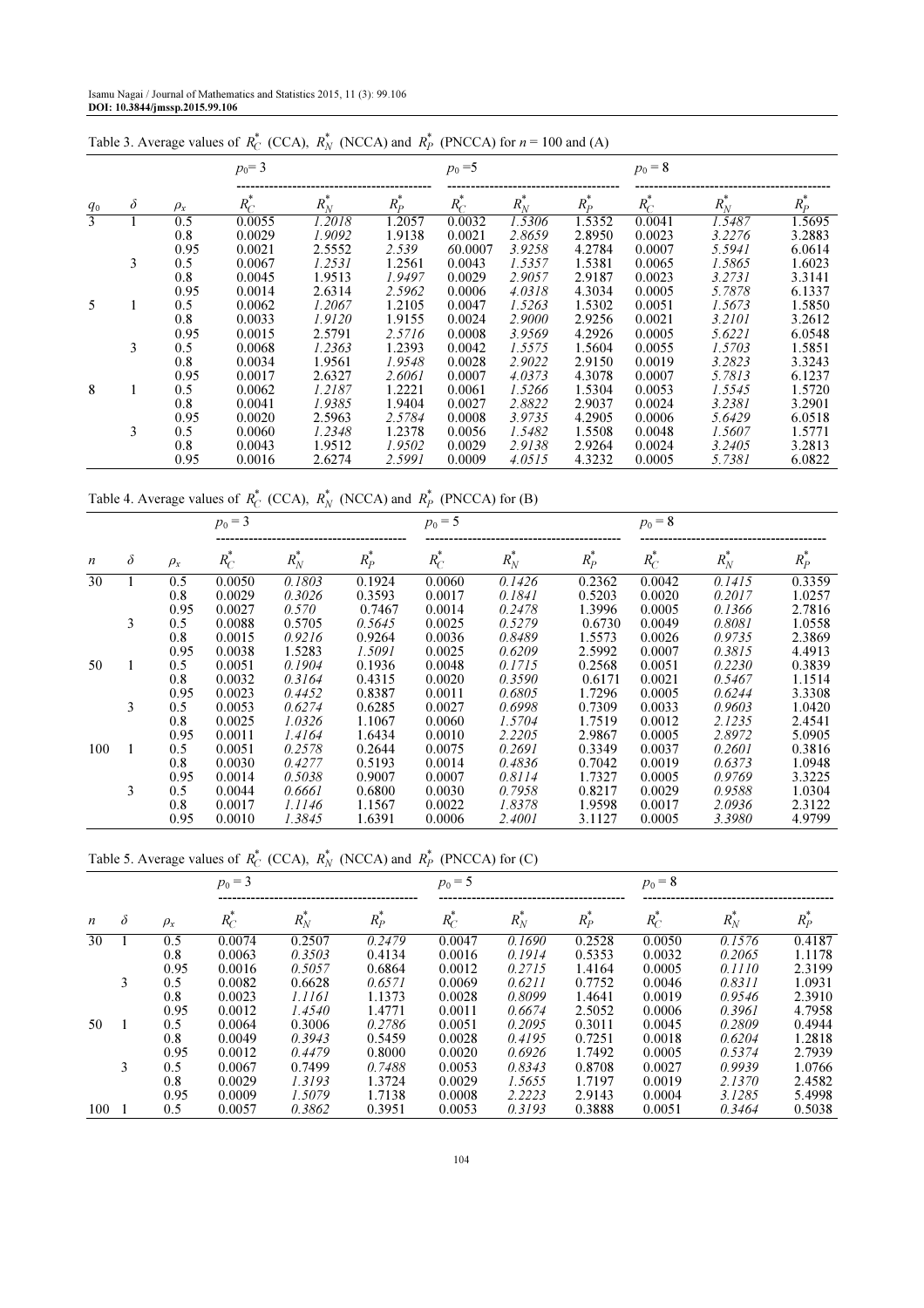Isamu Nagai / Journal of Mathematics and Statistics 2015, 11 (3): 99.106 DOI: 10.3844/jmssp.2015.99.106

| Table 5. Continue |         |        |        |        |        |        |        |        |        |        |  |
|-------------------|---------|--------|--------|--------|--------|--------|--------|--------|--------|--------|--|
|                   | $0.8\,$ | 0.0044 | 0.5380 | 0.6380 | 0.0015 | 0.6137 | 0.8462 | 0.0023 | 0.7448 | .2510  |  |
|                   | 0.95    | 0.0013 | 0.5335 | 0.8878 | 0.0007 | 0.8215 | .8003  | 0.0005 | 0.8568 | 2.8302 |  |
|                   |         | 0.0083 | 0.8072 | 0.8198 | 0.0062 | 0.9455 | 0.9823 | 0.0036 | .0074  | 1.0798 |  |
|                   | 0.8     | 0.0025 | .3925  | .4396  | 0.0029 | . 7927 | .8991  | 0.0012 | 2.1214 | 2.3359 |  |
|                   | 0.95    | 0.0008 | .6185  | .7614  | 0.0006 | 2.4415 | 3.0633 | 0.0004 | 3.8614 | 5.3736 |  |

When *n* changes from 50 to 100 and  $p_0 = 8$ , the result values of PNCCA almost always become small. The result values of PNCCA also become small when *n* changes from 30 to 100 except when  $(p_0, p_x) = (8,$ 0.95). The result values of NCCA become large when n changes from 30 to 100. Next, we consider the results when using pattern (B), which are presented in Table 4. When  $\rho_x$  becomes large, the result values of CCA become small when  $(p_0, \delta) = (5, 1), p_0 = 8$ except when  $(n, \delta, p_0) = (30, 3, 3)$ . When  $\rho_x$  becomes large, the result values of NCCA become large when  $p_0$  $= 3$ ,  $(n, p_0) = (100, 8)$  and  $(n, \delta, p_0) = (50, 3, 8)$  but not when  $(n, \delta, p_0) = (30, 1, 5)$ . The result values of PNCCA become large when  $\rho_x$  becomes large. The result values of NCCA and PNCCA become large when  $\delta$  becomes large. When  $\delta$  becomes large, the result values of CCA also become large When  $(n, p_0) = (30,$ 8) and that of CCA become small when  $(n, p_0) = (50, 8)$ and  $(n, p_0) = (100, 8)$ .

When  $p_0 = 5$  and  $\delta$  becomes large, the result values of CCA also almost all become small, except when  $\rho_x$  = 0.8. Next, we compare the result values when  $p_0$  and n both become large. When  $p_0$  becomes large, the result values of PNCCA become large. The result values of CCA become small when  $p_0$  changes from 3 to 5 except when  $(\delta, \rho_x)$  = (3, 0.8). When  $p_0$  changes from 3 to 8, the result values of CCA almost all become small. The result values of NCCA become large when  $p_0$  changes from 3 to 5 in  $(n, \delta) = (50, 3)$  and  $(n, \delta) = (100, 3)$  and when  $p_0$ changes from 3 to 8 in  $n = 50$  and  $n = 100$ . When  $p_0$ changes from 5 to 8 and  $\delta = 3$ , the result values of NCCA almost all become large. In contrast to this, the result values of CCA become small when  $p_0$  changes from 3 to 5 in  $n = 30$ . Moreover, when *n* changes from 50 to 100 and  $p_0 = 3$  and it changes from 30 to 100 and  $p_0 = 8$ , the result values of CCA become small. The result values of NCCA become large except when  $(p_0, \rho_x) = (3, 0.95)$  and  $(p_0, \delta) = (8, 3)$ , when *n* changes from 50 to 100. The result values of PNCCA almost always become large when *n* becomes large and  $p_0 = 3$ and  $p_0 = 5$ . When  $(p_0, \delta) = (8, 1)$  and *n* changes from 30 to 50 and 30 to 100, the result values of PNCCA also become large. When  $n$  changes from 50 to 100 and  $p_0 = 8$ , the result values of PNCCA become small.

Finally, we consider the results with pattern (C), which are in Table 5. When  $\rho_x$  becomes large, the result values of CCA and PNCCA become small and large, respectively. When  $\rho_x$  becomes large, the result values of NCCA almost always become large in  $p_0 = 3$ ,  $p_0 = 5$ ,  $(n,$  $p_0$ ,  $\delta$ ) = (50, 8, 3) and (*n*,  $p_0$ ) = (100, 8). When  $\delta$  becomes large, the result values of NCCA and PNCCA become large. When  $\delta$  becomes large, the result values of CCA become small when  $(n, p_0) = (100, 8)$  and  $p_0 = 3$ , but not when  $(p_0, p_x) = (3, 0.5)$ . Next, we compare the results when  $p_0$  becomes large and *n* becomes large. When  $p_x$ becomes large, the result values of PNCCA almost always become large. The result values of NCCA become small when  $p_0$  changes from 3 to 5 and  $n = 30$ . Moreover, when  $n$  becomes large, the result values of NCCA and PNCCA almost always become large.

Based on these results, we recommend using PNCCA with the proposed optimization method in order to find a nonlinear relationship.

#### Conclusion

In the present paper, we considered finding a nonlinear relationship between random vectors. CCA (Hotelling, 1936) can find only a linear relationship between random vectors, based on the correlation between linear combinations of them. The use of conversion functions allows a nonlinear relationship to be found by using CCA on the converted variables. Hardoon et al. (2004) pointed out that this method has a critical issue and, to avoid this, Akaho (2000) proposed PNCCA when the conversion functions are the kernel functions. Although the result of PNCCA heavily depends on the penalty and other hyper parameters in the conversion function, there has been no optimization methods proposed for them until the present paper. The reason for this is that the evaluation method for the covariance matrix is not defined.

In order to optimize the penalty and other parameters in PNCCA, we considered the evaluating function in (3.1) and proposed using the simple CV method in Section 3. Using the two samples  $\{y_i, w_i\}$  and  $\{y_j, w_j\}$ , where  $i \neq j$ , we define  $\hat{S}_{[i,j]}$  for all i and j,  $(i \neq j)$ . On the other hands, for the fixed parameters, the results of PNCCA are derived based on the remains datum. Using  $[i, j]$  $\hat{S}_{[i,j]}$  and the results of PNCCA for each *i* and *j*, (*i*  $\neq$  *j*), we then proposed the optimization method for the penalty and other hyper parameters in the conversion function based on the sum of evaluation (3.3). We can easily extend this method for subset CV method. Our numerical studies showed that PNCCA is almost always the best of the three we tested. Thus, we recommend using PNCCA, optimized by using the proposed simple CV method.